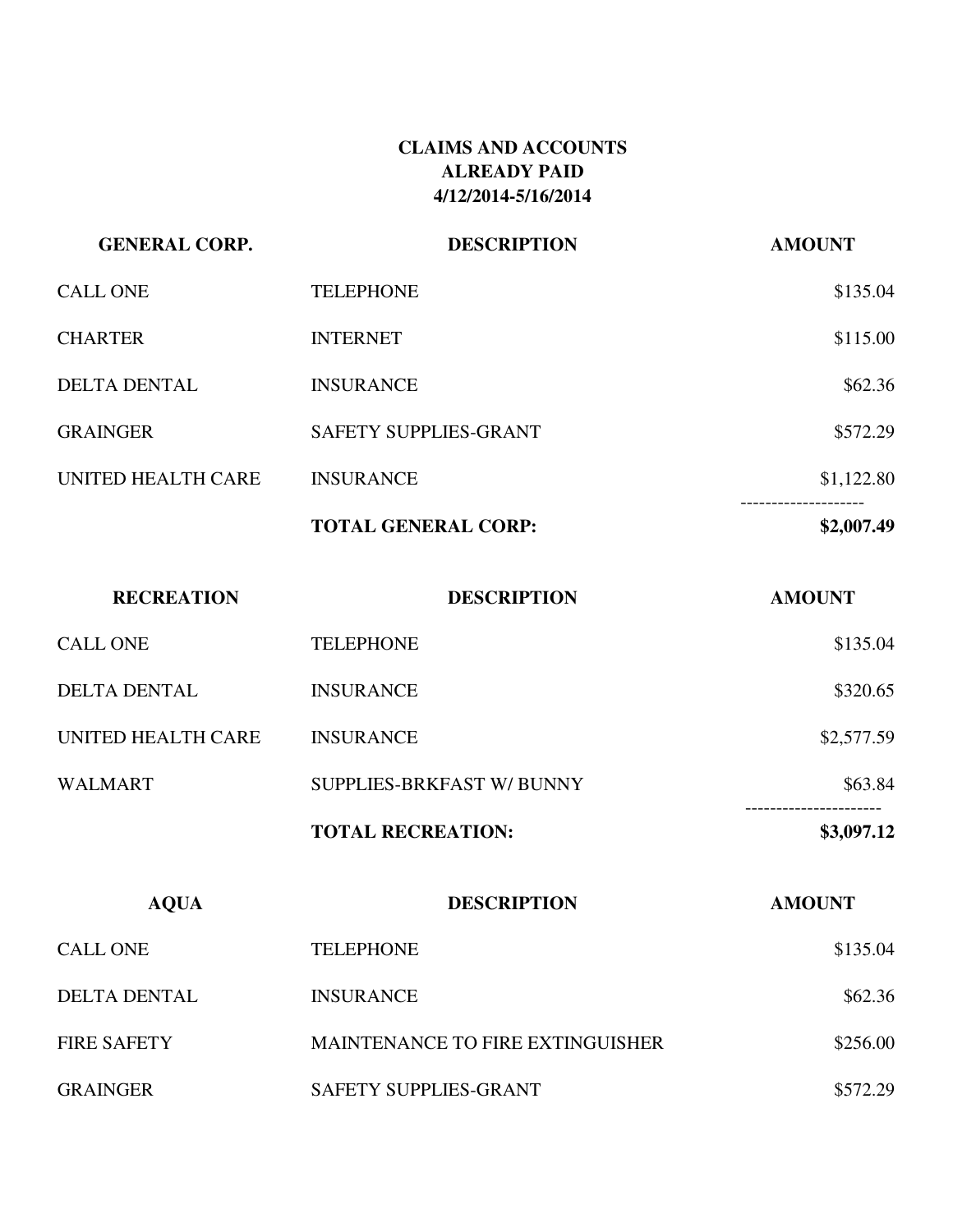|                    | <b>TOTAL AQUA:</b> | \$1,898.17                        |
|--------------------|--------------------|-----------------------------------|
| <b>WALMART</b>     | DONUTS-STAFF       | \$3.98<br>. - - - - - - - - - - - |
| UNITED HEALTH CARE | <b>INSURANCE</b>   | \$868.50                          |

| <b>MUSEUM</b>      | <b>DESCRIPTION</b>           | <b>AMOUNT</b> |
|--------------------|------------------------------|---------------|
| <b>CALL ONE</b>    | <b>TELEPHONE</b>             | \$135.04      |
| <b>CHARTER</b>     | <b>INTERNET</b>              | \$100.46      |
| <b>GRAINGER</b>    | <b>SAFETY SUPPLIES-GRANT</b> | \$572.29      |
| UNITED HEALTH CARE | <b>INSURANCE</b>             | \$6.09        |
|                    | <b>TOTAL MUSEUM:</b>         | \$813.88      |

| <b>GOLF</b>              | <b>DESCRIPTION</b>           | <b>AMOUNT</b> |
|--------------------------|------------------------------|---------------|
| <b>AGRICREDIT</b>        | <b>LEASE-GOLF CARTS</b>      | \$8,197.36    |
| <b>CALL ONE</b>          | <b>TELEPHONE</b>             | \$135.04      |
| <b>CHARTER</b>           | <b>INTERNET</b>              | \$144.53      |
| <b>DELTA DENTAL</b>      | <b>INSURANCE</b>             | \$243.15      |
| <b>GRAINGER</b>          | <b>SAFETY SUPPLIES-GRANT</b> | \$572.29      |
| <b>IL AMERICAN WATER</b> | <b>WATER</b>                 | \$115.06      |
| <b>PEPSI</b>             | <b>RESALE-SODA</b>           | \$1,764.02    |
| UNITED HEALTH CARE       | <b>INSURANCE</b>             | \$2,165.16    |
| <b>WIRTZ BEVERAGE</b>    | <b>RESALE-LIQUOR</b>         | \$560.33      |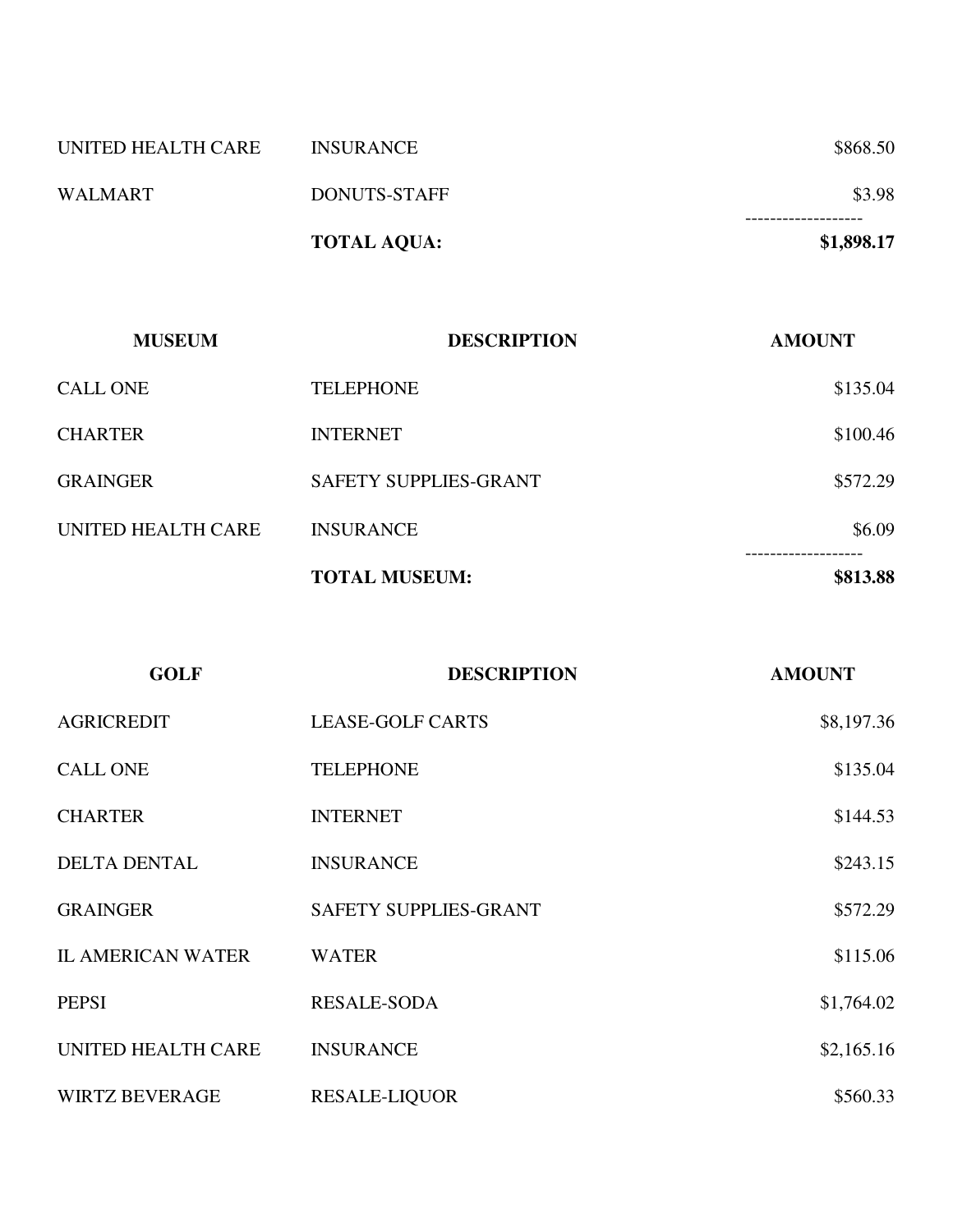-------------------

# **TOTAL GOLF:** \$13,896.94

| <b>CAPITAL IMPROVEMENT</b>  | <b>DESCRIPTION</b>                | <b>AMOUNT</b> |
|-----------------------------|-----------------------------------|---------------|
| <b>CITY OF COLLINSVILLE</b> | <b>SIGN PERMIT</b>                | \$100.00      |
| <b>CASEYVILLE FENCE</b>     | REPAIRS FENCES-COMPLEX            | \$26,875.00   |
| <b>FIBERGLASS SERVICES</b>  | REPAIRS TO SLIDES-FINAL PAYMENT   | \$23,500.00   |
| <b>FIBERGLASS SERVICES</b>  | <b>REPAIRS TO SLIDES</b>          | \$22,000.00   |
| KOCHAN & CO                 | <b>SIGNAGE</b>                    | \$1,450.00    |
|                             | <b>TOTAL CAPITAL IMPROVEMENT:</b> | \$73,925.00   |
| <b>BOND &amp; INTEREST</b>  | <b>DESCRIPTION</b>                | <b>AMOUNT</b> |
| THE BANK OF NEW YORK        | <b>ADMIN FEES</b>                 | \$1,125.00    |
|                             | <b>TOTAL BOND &amp; INTEREST</b>  | \$1,125.00    |

### **CLAIMS & ACCOUNTS 4/12/2014-5/16/2014**

| <b>GENERAL CORP.</b>   | <b>DESCRIPTION</b>   | <b>AMOUNT</b> |
|------------------------|----------------------|---------------|
| <b>ALLIED WASTE</b>    | <b>TRASH REMOVAL</b> | \$63.51       |
| AMERICON               | <b>LEASE-COPIER</b>  | \$205.23      |
| <b>AMEREN</b>          | <b>UTILITIES</b>     | \$200.44      |
| <b>BELLEVILLE NEWS</b> | <b>PUBLICATION</b>   | \$99.12       |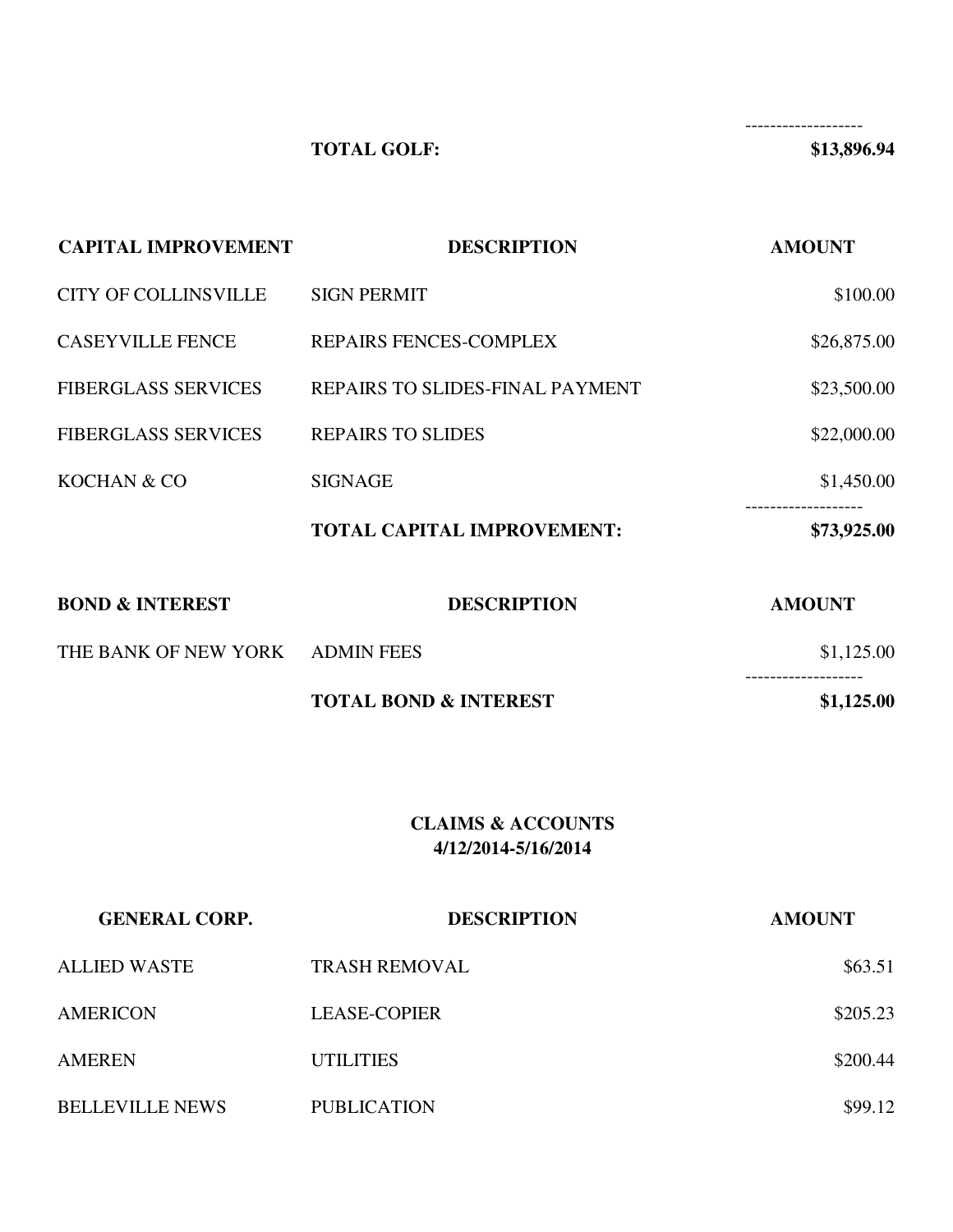| <b>CALL ONE</b>                          | <b>TELEPHONE</b>                                                   | \$135.20             |
|------------------------------------------|--------------------------------------------------------------------|----------------------|
| <b>CHARTER</b>                           | <b>INTERNET</b>                                                    | \$180.00             |
| <b>CITY OF COLLINSVILLE</b>              | <b>CELL TOWER REIMB &amp; WATER</b>                                | \$745.80             |
| <b>CITY OF TROY</b>                      | <b>WATER-PLEASANT RIDGE</b>                                        | \$32.51              |
| <b>COCA-COLA</b>                         | <b>RESALE-SODA</b>                                                 | \$99.18              |
| <b>CULLIGAN WATER</b>                    | <b>WATER-OFFICE</b>                                                | \$34.45              |
| <b>DELTA DENTAL</b>                      | <b>INSURANCE</b>                                                   | \$93.54              |
| <b>DEX ONE</b>                           | <b>ADVERTISEMENT</b>                                               | \$103.71             |
| <b>EVANS LAW FIRM</b>                    | <b>LEGAL FEES</b>                                                  | \$2,144.00           |
| <b>FCB-CREDIT CARD</b>                   |                                                                    |                      |
| <b>IVA BRIGGS</b>                        | <b>OFFICE SUPPLIES &amp; MAINT SUPPLIES-</b><br><b>CONCESSIONS</b> | \$265.10             |
| <b>FKG OIL</b>                           | <b>FUEL</b>                                                        | \$405.83             |
| <b>HOME DEPOT</b>                        | <b>CABEL COUPLER</b>                                               | \$15.09              |
| <b>IL DEPT OF</b><br><b>UNEMPLOYMENT</b> | <b>UNEMPLOYMENT</b>                                                | $(\$418.00)$         |
| <b>KANE CONSULTING</b>                   | <b>COMPUTER SUPPORT-TWO MONTHS</b>                                 | \$1,131.25           |
| <b>LEAF</b>                              | <b>LEASE-COPIER</b>                                                | \$176.01             |
| <b>PAYROLL 4/11/2014</b>                 |                                                                    |                      |
|                                          | <b>NET PAY</b>                                                     | \$4,594.18           |
|                                          | <b>FEDERAL W/H</b>                                                 | \$583.90             |
|                                          | <b>MEDICARE W/H</b><br><b>STATE W/H</b>                            | \$474.12<br>\$288.88 |
| <b>PAYROLL 4/25/2014</b>                 |                                                                    |                      |
|                                          | <b>NET PAY</b>                                                     | \$5,404.81           |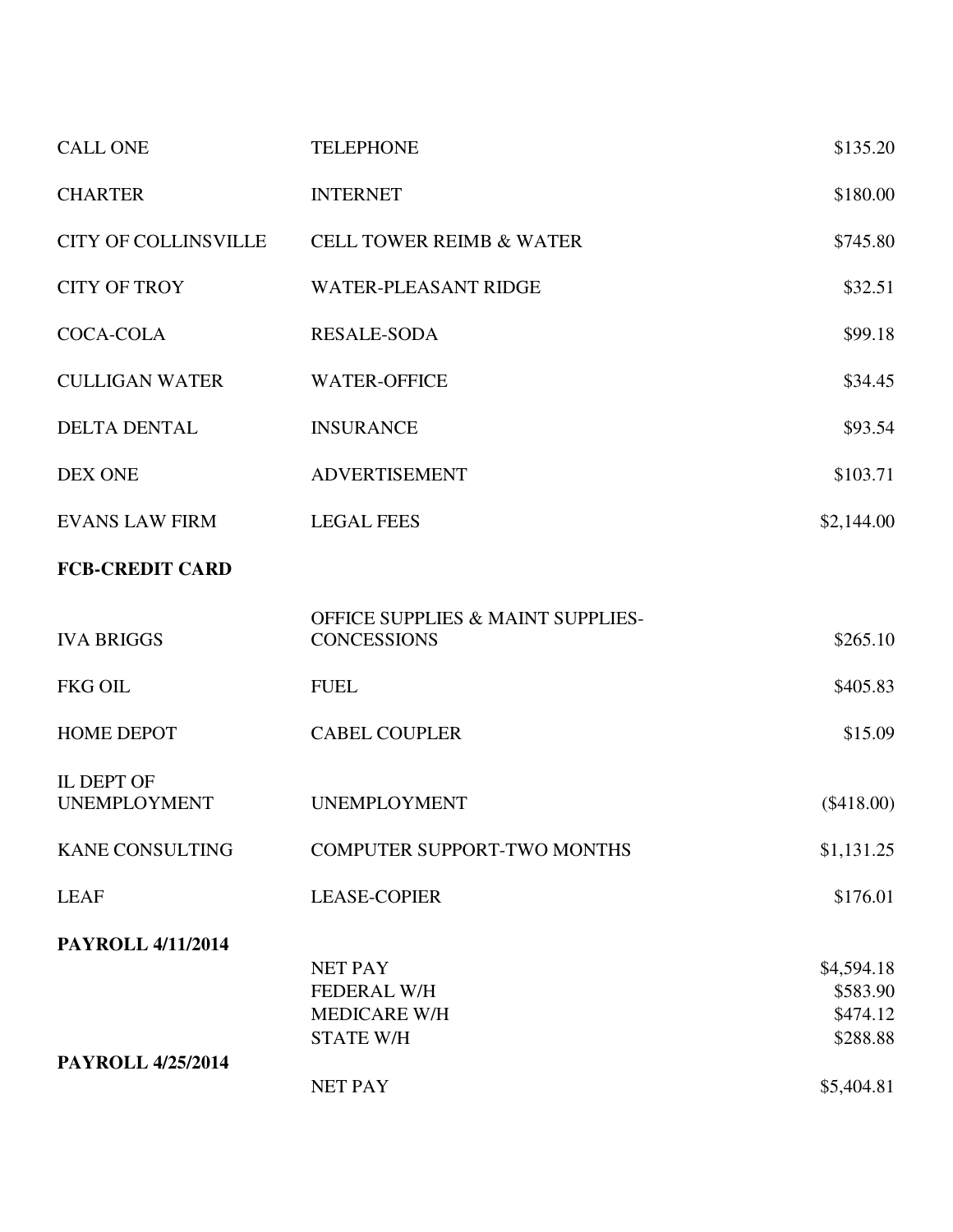|                                        | <b>FEDERAL W/H</b><br><b>MEDICARE W/H</b><br><b>STATE W/H</b> | \$714.29<br>\$559.75<br>\$339.11 |
|----------------------------------------|---------------------------------------------------------------|----------------------------------|
| <b>SAMS</b>                            | MERCHANDISE-CONCESSION                                        | \$723.51                         |
| <b>SOUTHWESTERN</b><br><b>ELECTRIC</b> | <b>UTILITIES</b>                                              | \$534.59                         |
| <b>STOWAWAY PROPERTIES</b>             | <b>RENTAL-STORAGE SHED</b>                                    | \$536.00                         |
| <b>UNUM</b>                            | <b>LIFE INSURANCE</b>                                         | \$73.62                          |
| WAL-MART                               | FOOD-CONCESSION                                               | \$46.87                          |
|                                        | <b>TOTAL GENERAL CORP:</b>                                    | \$20,585.60                      |

| <b>RECREATION</b>                         | <b>DESCRIPTION</b>                    | <b>AMOUNT</b> |
|-------------------------------------------|---------------------------------------|---------------|
| <b>ALLIED WASTE</b>                       | <b>TRASH REMOVAL</b>                  | \$400.98      |
| <b>A-GRAPHICS</b>                         | <b>SIGNS GLIDDEN</b>                  | \$483.10      |
| <b>AMEREN</b>                             | <b>UTILITIES</b>                      | \$1,286.96    |
| <b>AMERIGAS</b>                           | <b>FUEL</b>                           | \$649.19      |
| <b>BELLEVILLE SEED HOUSE</b>              | <b>FIELD MARKER</b>                   | \$276.50      |
| <b>CALL ONE</b>                           | <b>TELEPHONE</b>                      | \$135.19      |
| <b>CITY OF COLLINSVILLE</b>               | <b>WATER &amp; SEWER</b>              | \$503.13      |
| <b>COLLINSVILLE SPORT</b><br><b>STORE</b> | BASE PLUGS, STRIPPING MACHINE & BASES | \$5,789.00    |
| <b>DELTA DENTAL</b>                       | <b>INSURANCE</b>                      | \$320.65      |
| <b>ERB TURF</b>                           | PARTS-FIELD RAKE                      | \$58.30       |
|                                           |                                       |               |

### **FCB-CREDIT CARD**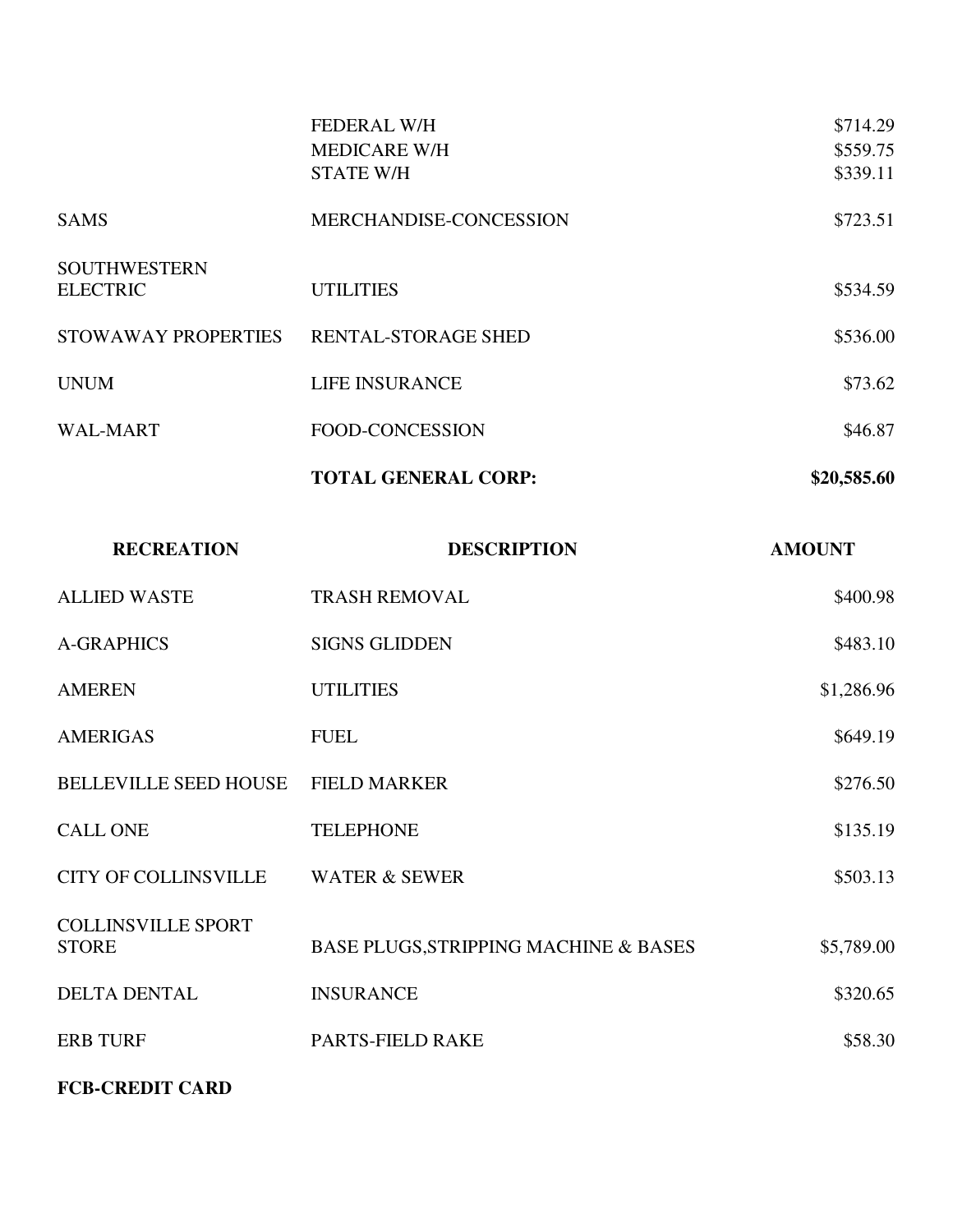| <b>IVA BRIGGS</b>           | ADVERTISEMENT, WEB HOSTING &<br>PROGRAM SUPPLIES                                | \$851.85                                         |
|-----------------------------|---------------------------------------------------------------------------------|--------------------------------------------------|
| <b>KEVIN BROWN</b>          | <b>BALL FIELD-BACK STOPS</b>                                                    | \$311.90                                         |
| <b>FKG OIL</b>              | <b>FUEL</b>                                                                     | \$1,195.62                                       |
| <b>FROST ELECTRIC</b>       | PARTS-EQUIPMENT                                                                 | \$34.16                                          |
| <b>GRAINGER</b>             | <b>SAFETY SUPPLIES</b>                                                          | \$225.78                                         |
| <b>HOMEFIELD ENERGY</b>     | <b>UTILITIES</b>                                                                | \$440.52                                         |
| <b>JOHN DEERE FINANCIAL</b> | WEED WHIP LINE, PAINT & FLAGS                                                   | \$112.92                                         |
| <b>JOHN DEERE LANDSCAPE</b> | <b>TOUNAMENT PAINT</b>                                                          | \$209.88                                         |
| <b>JOHNNY ON SPOT</b>       | PORTABLE RESTROOMS                                                              | \$264.69                                         |
| <b>KANE CONSULTING</b>      | <b>COMPUTER SUPPORT-TWO MONTHS</b>                                              | \$1,082.50                                       |
| PAYROLL-4/11/2014           | <b>NET PAY</b><br><b>FEDERAL W/H</b><br><b>MEDICARE W/H</b><br><b>STATE W/H</b> | \$8,449.82<br>\$1,129.35<br>\$883.44<br>\$538.38 |
| PAYROLL-4/25/2014           | NET PAY<br><b>FEDERAL W/H</b><br><b>MEDICARE W/H</b><br><b>STATE W/H</b>        | \$8,448.37<br>\$1,129.35<br>\$883.39<br>\$539.88 |
| <b>PYRAMID</b>              | RECEPTAGLE, FUSE-LIGHT FOR COMPLEX                                              | \$217.39                                         |
| <b>REFUNDS:</b>             | <b>JERRI RASMUSSEN</b><br><b>JOSEPH NUMI</b>                                    | \$100.00<br>\$50.00                              |
| SHELLY CREHAN               | <b>CELLPHONE</b>                                                                | \$30.00                                          |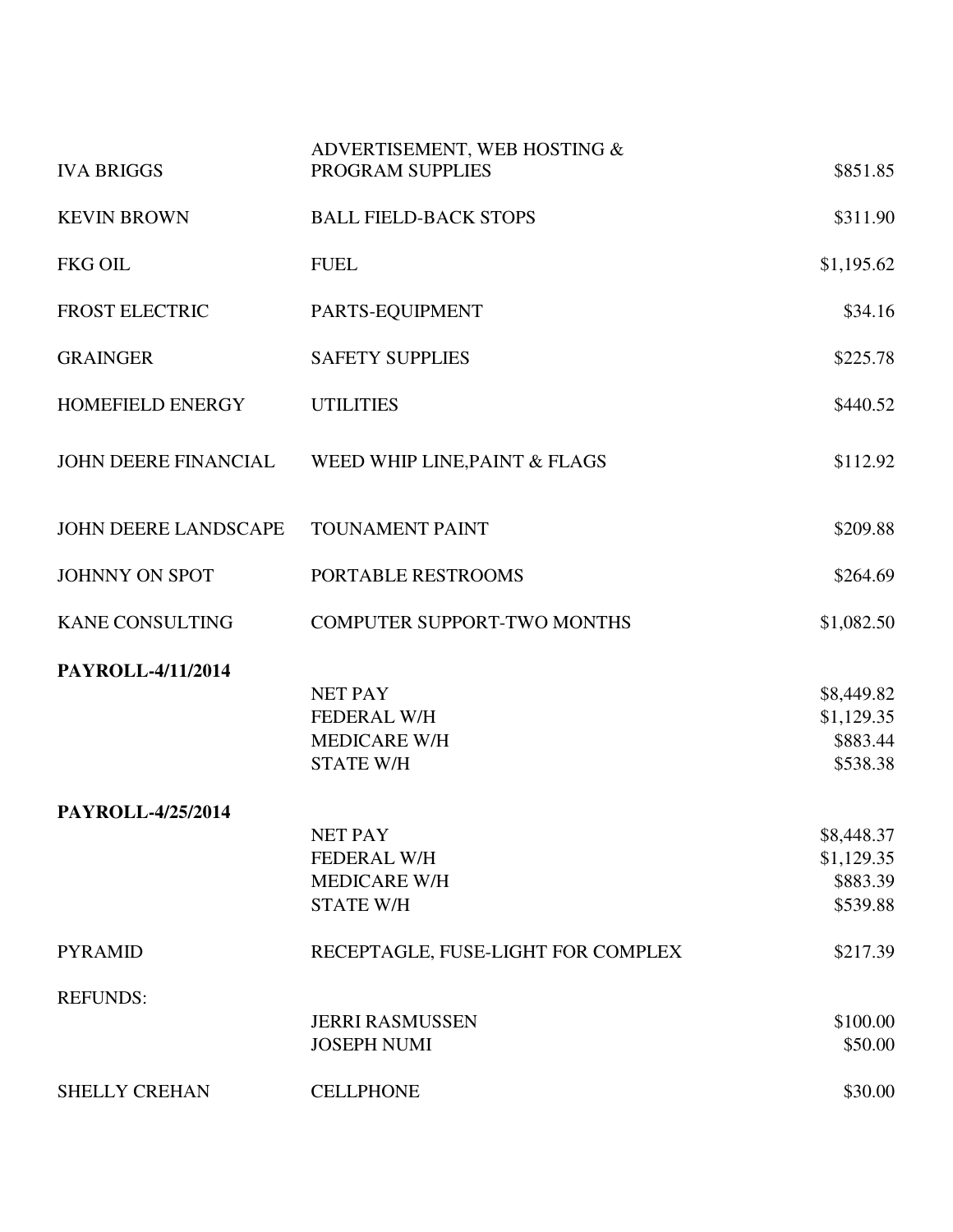| <b>SOUTHWESTERN</b>     |                                                                                                         |               |
|-------------------------|---------------------------------------------------------------------------------------------------------|---------------|
| <b>ELECTRIC</b>         | <b>UTILITIES</b>                                                                                        | \$534.59      |
| <b>UNUM</b>             | <b>LIFE INSURANCE</b>                                                                                   | \$180.16      |
| <b>VERIZON WIRELESS</b> | <b>CELL PHONE</b>                                                                                       | \$107.46      |
| <b>WAL-MART</b>         | BREAKFAST W/BUNNY & BUNCO SUPPLIES                                                                      | \$129.45      |
|                         | <b>TOTAL RECREATION:</b>                                                                                | \$37,983.85   |
| <b>AQUATIC</b>          | <b>DESCRIPTION</b>                                                                                      | <b>AMOUNT</b> |
| <b>CREEKSIDE</b>        | <b>MULCH</b>                                                                                            | \$1,139.40    |
| <b>CALL ONE</b>         | <b>TELEPHONE</b>                                                                                        | \$135.19      |
| <b>CONNOR CO</b>        | FAUCET, SOLENOID, WASHERS & JOHNI RING                                                                  | \$453.60      |
| <b>DELTA DENTAL</b>     | <b>INSURANCE</b>                                                                                        | \$62.36       |
| <b>EVANS LAW FIRM</b>   | <b>LEGAL FEES</b>                                                                                       | \$558.25      |
| <b>FCB-CREDIT CARD</b>  |                                                                                                         |               |
| <b>IVA BRIGGS</b>       | UNIFORMS, MUSIC SERVICE, TRAVEL<br>EXPENSE, SAFETY SUPPLIES, OFFICE &<br>MAINT SUPPLIES & ADVERTISEMENT | \$4,425.06    |
| <b>FIRE SAFETY</b>      | REPAIRS-CONCESSION STAND                                                                                | \$395.00      |
| <b>FKG OIL</b>          | <b>GAS-MOWERS</b>                                                                                       | \$101.91      |
| <b>GRANGER, DALE</b>    | PARTS-LOCKERS                                                                                           | \$307.50      |
| <b>GRAINGER</b>         | <b>SAFETY SUPPLIES</b>                                                                                  | \$225.78      |
| <b>HOME DEPOT</b>       | SINK HOLE COVER, OIL & SPARK PLUGS                                                                      | \$38.61       |
| JOHN DEERE FININACIAL   | <b>FILTER WASHERS</b>                                                                                   | \$1.99        |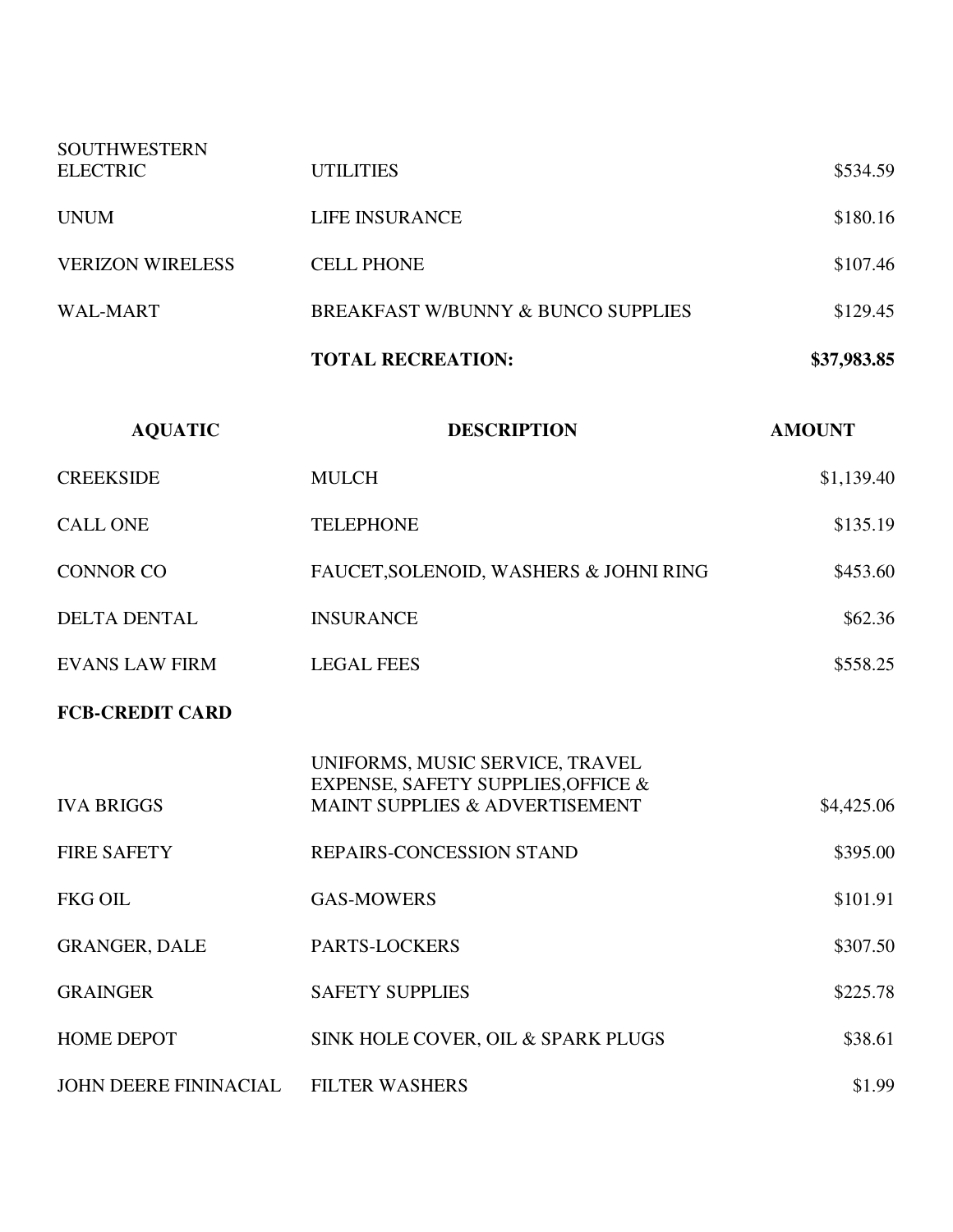| <b>KANE CONSULTING</b>  | <b>COMPUTER SUPPORT-TWO MONTHS</b> | \$719.00      |
|-------------------------|------------------------------------|---------------|
| <b>KARL SCHMIDT</b>     | <b>MILEAGE REIMB</b>               | \$12.99       |
| PAYROLL-4/11/2014       |                                    |               |
|                         | <b>NET PAY</b>                     | \$2,535.35    |
|                         | <b>FEDERAL W/H</b>                 | \$314.25      |
|                         | <b>MEDICARE W/H</b>                | \$258.80      |
|                         | <b>STATE W/H</b>                   | \$155.00      |
| PAYROLL-4/25/2014       |                                    |               |
|                         | <b>NET PAY</b>                     | \$1,962.04    |
|                         | <b>FEDERAL W/H</b>                 | \$300.23      |
|                         | MEDICARE W/H                       | \$207.80      |
|                         | <b>STATE W/H</b>                   | \$125.70      |
| <b>RECREONICS</b>       | <b>LEISURE POOL LIGHTS</b>         | \$3,956.68    |
| <b>SOUTHWESTERN</b>     |                                    |               |
| <b>ELECTRIC</b>         | <b>UTILITIES</b>                   | \$1,176.99    |
| THE LIFEGUARD STORE     | LIFEGUARD UNIFORMS                 | \$2,305.28    |
| THE TOURISM BUREAU      | <b>ADVERTISEMENT</b>               | \$1,550.00    |
| <b>UNUM</b>             | <b>LIFE INSURANCE</b>              | \$43.40       |
| <b>VERIZON WIRELESS</b> | <b>CELL PHONE</b>                  | \$83.19       |
|                         | <b>TOTAL AQUATIC:</b>              | \$23,551.35   |
| <b>MUSEUM</b>           | <b>DESCRIPTION</b>                 | <b>AMOUNT</b> |
| <b>ALLIED WASTE</b>     | <b>TRASH REMOVAL</b>               | \$137.66      |
| <b>AMEREN</b>           | <b>UTILITIES</b>                   | \$73.23       |
| <b>BARNETT'S</b>        | PEST CONTROL                       | \$55.00       |
| <b>CALL ONE</b>         | <b>TELEPHONE</b>                   | \$135.19      |
|                         |                                    |               |
| <b>CAROL FRERKER</b>    | <b>CELL PHONE</b>                  | \$30.00       |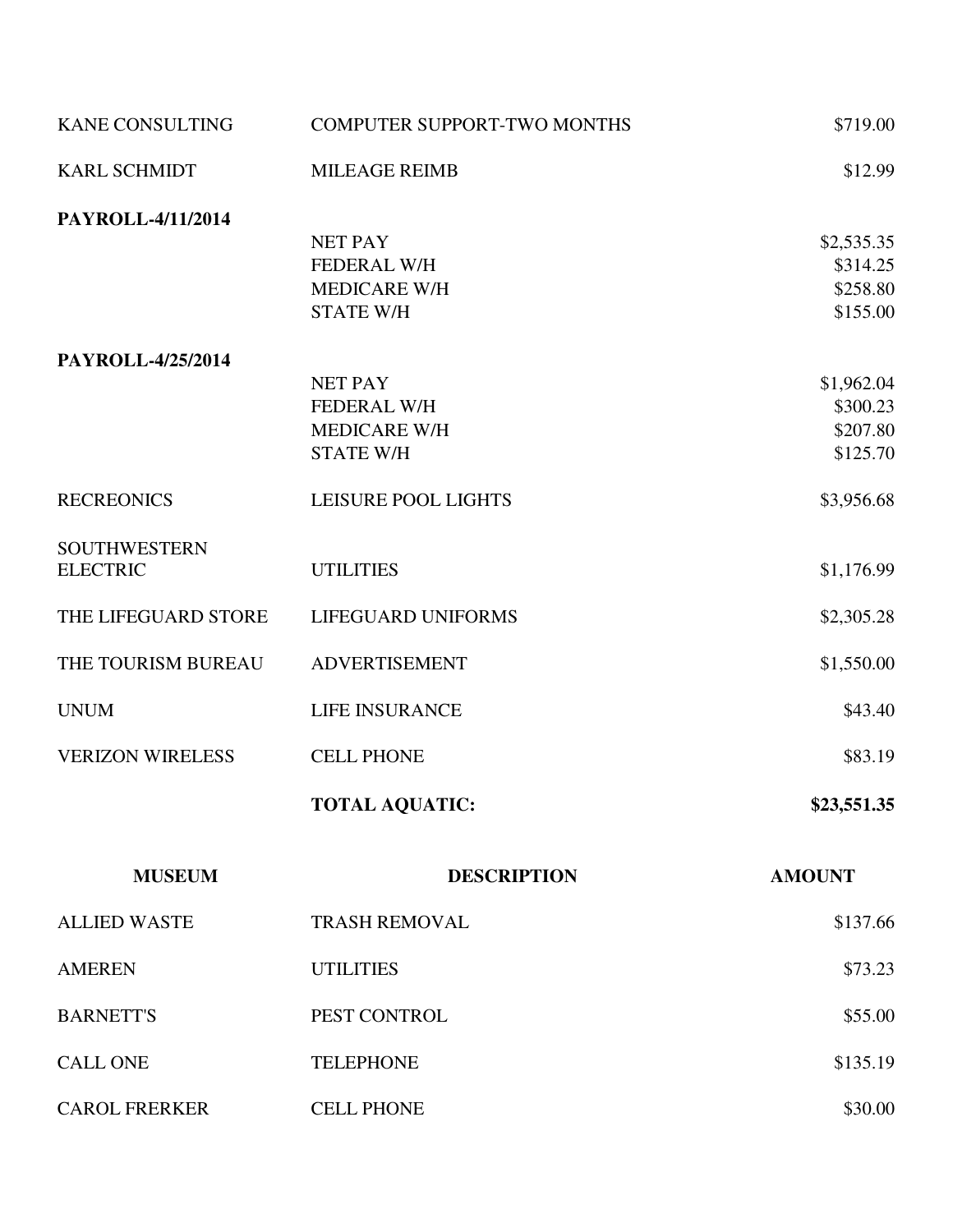# **FCB-CREDIT CARD**

| <b>CAROL FRERKER</b>       | SIGNS, SEEDS, PROGRAM SUPPLIES & FOOD-<br><b>VOLUNTEERS</b> | \$440.42   |
|----------------------------|-------------------------------------------------------------|------------|
| <b>EMBRICH PLUMBING</b>    | <b>REPAIRS-GRINDER PUMP</b>                                 | \$450.00   |
| <b>GRAINGER</b>            | <b>SAFETY SUPPLIES</b>                                      | \$225.77   |
| <b>HOME DEPOT</b>          | <b>SCREWS, PAINT &amp; LOCKS</b>                            | \$29.84    |
| HOMEFIELD ENERGY           | <b>UTILITIES</b>                                            | \$29.84    |
| <b>JOE KNOLL</b>           | <b>PLANTS</b>                                               | \$40.00    |
| KLOPFENSTEIN, WILLIAM      | <b>PLANTS</b>                                               | \$45.90    |
| JOHN DEERE FINANCIAL       | <b>GOAT FEED, WIRE, CHAINS &amp; RAKES</b>                  | \$461.10   |
| MCCLASKEY FEED             | <b>ANIMAL FEED</b>                                          | \$120.00   |
| <b>METRO GLASS</b>         | PLEXI-GLASS                                                 | \$40.59    |
| <b>MOW PRINTING</b>        | PRINTING-FLYERS & SIGNS                                     | \$617.70   |
| PAYROLL-4/11/2014          |                                                             |            |
|                            | <b>NET PAY</b>                                              | \$1,839.71 |
|                            | <b>FEDERAL W/H</b>                                          | \$210.81   |
|                            | <b>MEDICARE W/H</b>                                         | \$209.13   |
|                            | <b>STATE W/H</b>                                            | \$110.33   |
|                            | DEFFERED COMP                                               | \$250.00   |
| PAYROLL-4/25/2014          |                                                             |            |
|                            | <b>NET PAY</b>                                              | \$1,839.70 |
|                            | FEDERAL W/H                                                 | \$210.81   |
|                            | <b>MEDICARE W/H</b>                                         | \$209.14   |
|                            | <b>STATE W/H</b>                                            | \$110.33   |
|                            | <b>DEFFERED COMP</b>                                        | \$250.00   |
| R & M SEWER SERVICE        | <b>SEWER-REPAIR</b>                                         | \$250.00   |
| <b>SEW TIME EMBROIDERY</b> | <b>SHIRTS-VOLUNTEERS</b>                                    | \$140.00   |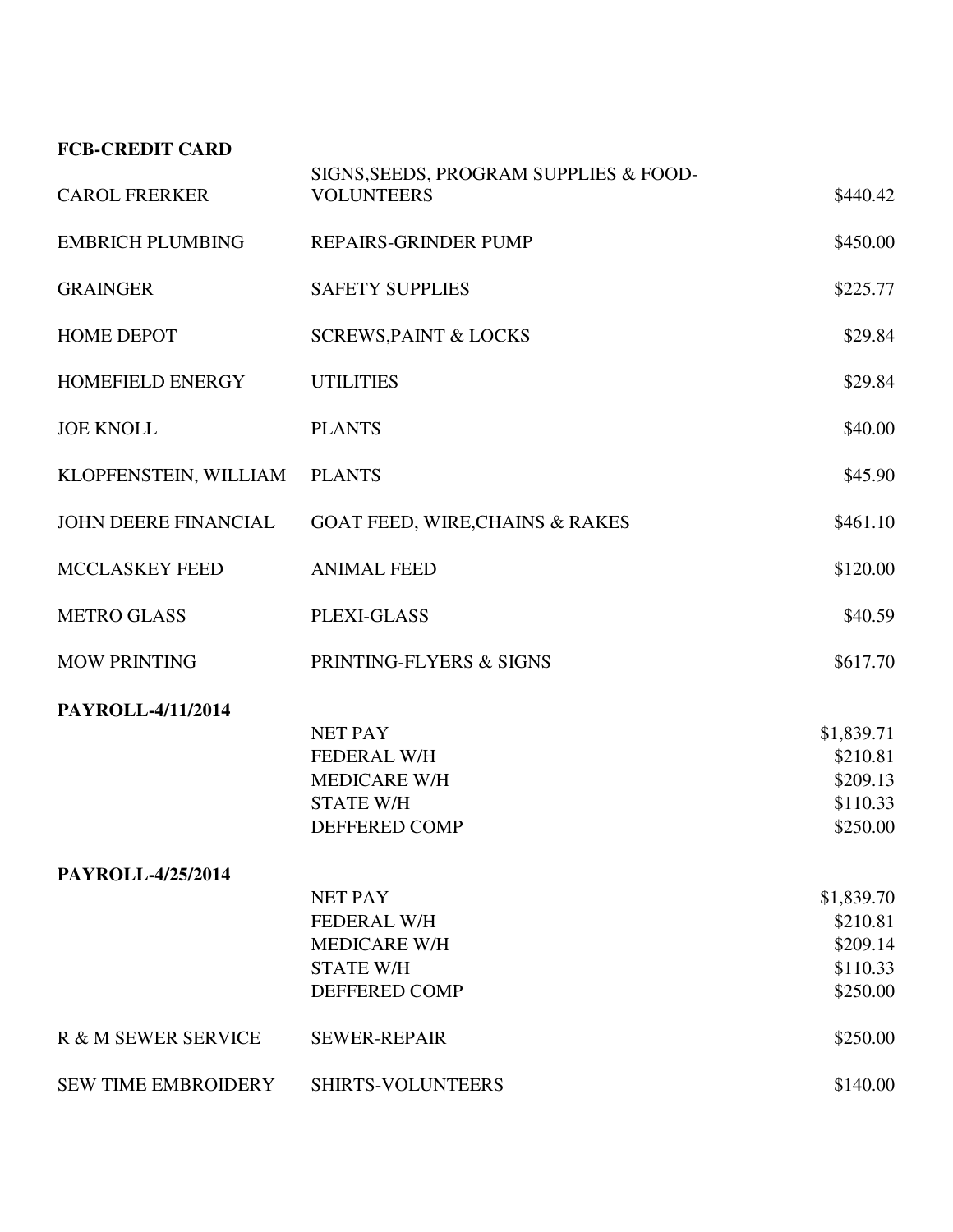|                                        | <b>TOTAL MUSEUM:</b> | \$8,795.64 |
|----------------------------------------|----------------------|------------|
| <b>VISITORS EXPERIENCE</b><br>ALLAINCE | <b>REGISTRATION</b>  | \$100.00   |
| <b>VILLAGE LOCKSMITH</b>               | <b>PADLOCKS</b>      | \$114.40   |
| <b>UNUM</b>                            | LIFE INSURANCE       | \$19.04    |

| <b>GOLF</b>                   | <b>DESCRIPTION</b>                 | <b>AMOUNT</b> |
|-------------------------------|------------------------------------|---------------|
| <b>ALLIED WASTE</b>           | <b>TRASH REMOVAL</b>               | \$229.12      |
| <b>ACCUPRODUCTS</b>           | <b>GAGE GUARD &amp; ACC GAGE</b>   | \$185.74      |
| <b>AGRICREDIT</b>             | <b>LEASE-GOLF CARTS</b>            | \$8,197.36    |
| <b>AL'S AUTOMOTIVE</b>        | SHOP TOWEL, CARR-ALL & ENGINE FOAM | \$55.25       |
| <b>AMEREN</b>                 | <b>UTILITIES</b>                   | \$909.49      |
| <b>B &amp; B DISTRIBUTING</b> | <b>START-UP ICE MACHINE</b>        | \$289.38      |
| <b>BELLEVILLE NEWS</b>        | ADVERTISEMENT-GOLF GUIDE           | \$399.00      |
| <b>BRIDGESTONE GOLF</b>       | <b>RESALE-GOLF BALLS</b>           | \$650.10      |
| <b>CALL ONE</b>               | <b>TELEPHONE</b>                   | \$135.20      |
| <b>CALLAWAY</b>               | <b>RESALE-MERCHANDISE</b>          | \$1,364.51    |
| <b>CHARTER</b>                | <b>INTERNET</b>                    | \$146.54      |
| <b>CHEMCO</b>                 | METAL COAT & KLEENZOL              | \$323.90      |
| <b>CREEKSIDE GARDENS</b>      | <b>MULCH</b>                       | \$170.91      |
| <b>CULLIGAN</b>               | <b>DRINKING WATER</b>              | \$27.95       |
| <b>DELTA DENTAL</b>           | <b>INSURANCE</b>                   | \$243.15      |
| <b>ERB EQUIPMENT</b>          | PARTS-MOWERS                       | \$42.15       |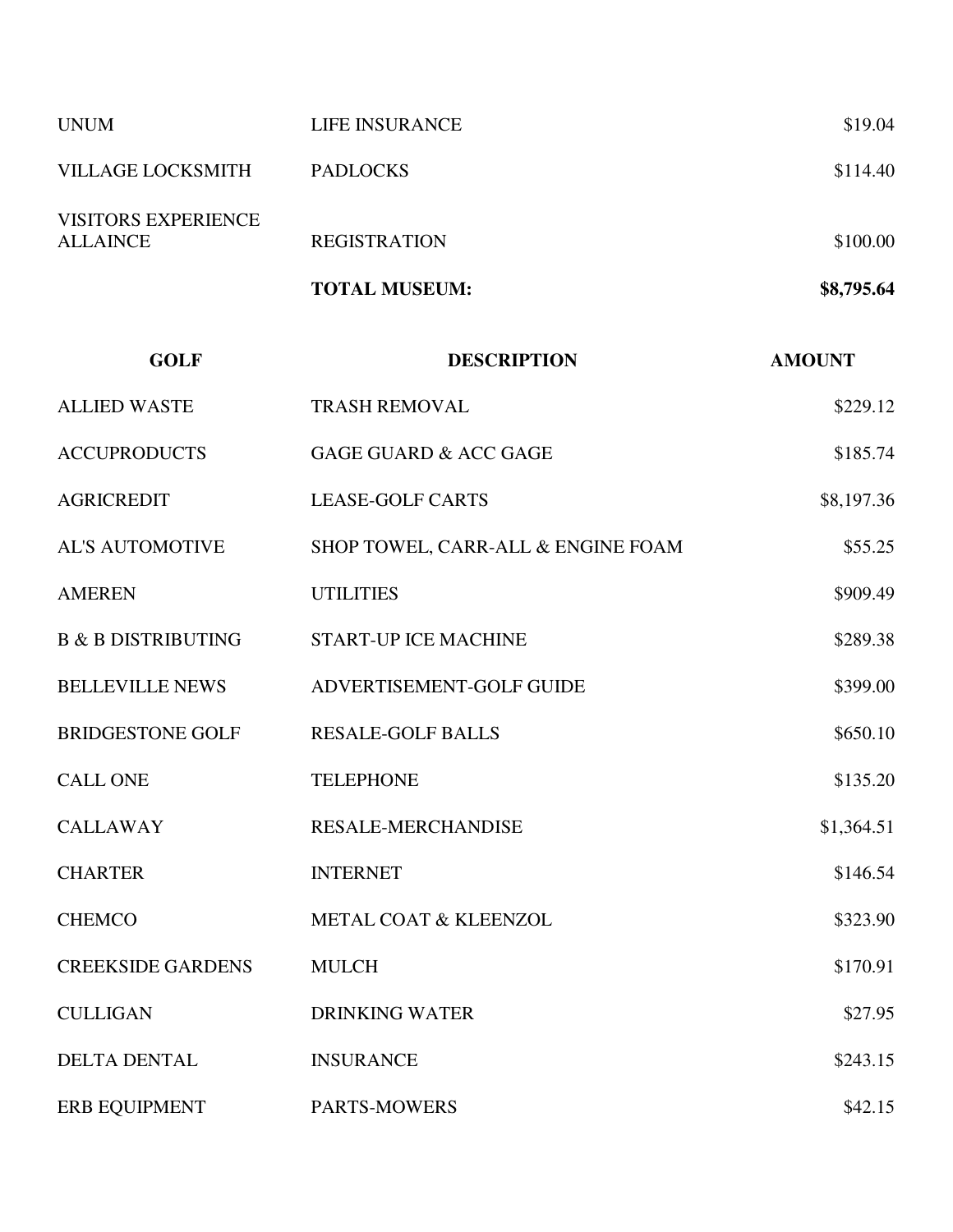| <b>FCB-CREDIT CARD</b>                   |                                       |            |
|------------------------------------------|---------------------------------------|------------|
| <b>MARK MARCUZZO</b>                     | <b>RESALE-CIGARS</b>                  | \$435.12   |
| <b>IVA BRIGGS</b>                        | <b>MAINT &amp; OFFICE SUPPLIES</b>    | \$270.44   |
| <b>FEMA-L&amp;L FOODS</b>                | <b>FOOD</b>                           | \$191.25   |
| FOOT JOY                                 | <b>STAFF UNIFORMS</b>                 | \$73.07    |
| <b>GRAND SLAM SPORTS</b>                 | <b>ADVERTISEMENT</b>                  | \$157.50   |
| <b>GRAINGER</b>                          | <b>SAFETY SUPPLIES</b>                | \$225.78   |
| <b>HOMEFIELD ENERGY</b>                  | <b>UTILITIES</b>                      | \$944.25   |
| <b>HOME DEPOT</b>                        | BATTAROIES, BROOMS & MALE ADAPTERS    | \$71.75    |
| <b>HORNUNG'S</b>                         | <b>RESALE-TEES &amp; BALLS</b>        | \$313.17   |
| <b>IL AMERICAN WATER</b>                 | <b>WATER</b>                          | \$196.62   |
| <b>IL DEPT OF</b><br><b>UNEMPLOYMENT</b> | <b>UNEMOLYMENT</b>                    | \$2,280.57 |
| JOHN DEERE FINANCIAL                     | EYE BOLT & ALUMINUM                   | \$10.66    |
| <b>JOHN DEERE LANDSCAPE</b>              | <b>CHEMICALS &amp; MAINT SUPPLIES</b> | \$439.84   |
| <b>KANE CONSULTING</b>                   | <b>COMPUTER SUPPORT-TWO MONTHS</b>    | \$677.50   |
| KOHL WHOLESALE                           | <b>FOOD</b>                           | \$1,057.65 |
| <b>KOOLIT COOLERS</b>                    | <b>HAND COOLERS</b>                   | \$321.75   |
| <b>MADISON COUNTY SAND</b>               | TOP DRESSING SOIL                     | \$180.35   |
| <b>MIDWEST GOLF CARTS</b>                | <b>RENTAL-GOLF CARTS</b>              | \$160.00   |
| <b>MTI</b>                               | MAINT-EQUIPMENT                       | \$199.97   |
| <b>NIKE GOLF</b>                         | STAFF UNIFORMS & RESALE-MERCHANDISE   | \$6,553.12 |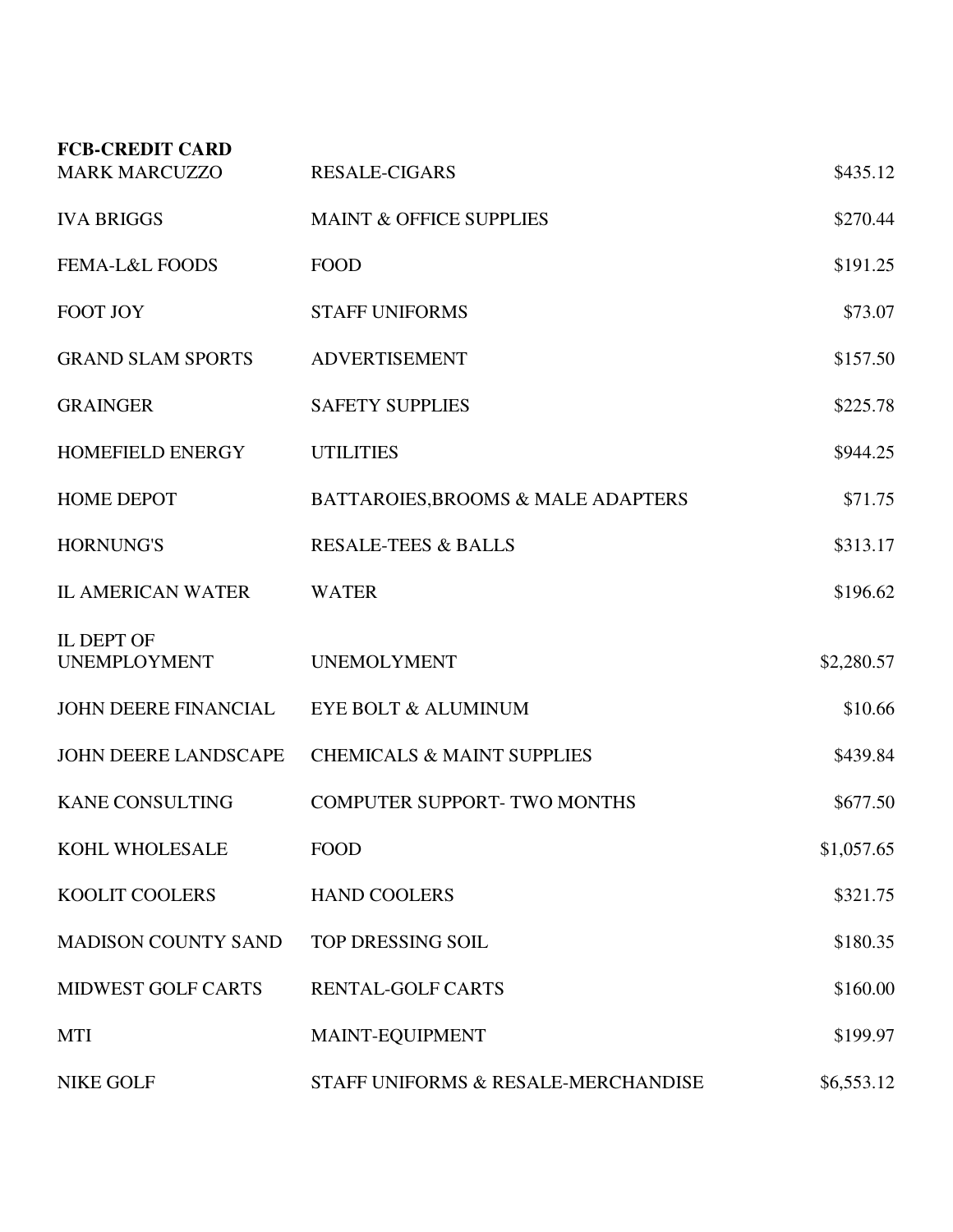| PAYROLL-4/11/2014         |                                               |                      |
|---------------------------|-----------------------------------------------|----------------------|
|                           | <b>NET PAY</b><br><b>FEDERAL W/H</b>          | \$7,931.94           |
|                           | <b>MEDICARE W/H</b>                           | \$693.32<br>\$784.12 |
|                           | <b>STATE W/H</b>                              | \$457.94             |
| PAYROLL-4/25/2014         |                                               |                      |
|                           | <b>NET PAY</b>                                | \$10,317.71          |
|                           | <b>FEDERAL W/H</b>                            | \$801.42             |
|                           | <b>MEDICARE W/H</b>                           | \$1,002.63           |
|                           | <b>STATE W/H</b>                              | \$585.65             |
| <b>REFUND</b>             | <b>ELIZABETH PINDELL</b>                      | \$50.00              |
| <b>R &amp; R PRODUCTS</b> | <b>CUP DISPENSOR</b>                          | \$36.66              |
| <b>RONNOCO COFFEE</b>     | <b>COFFEE</b>                                 | \$125.12             |
| <b>SUPREME TURF</b>       | CHEMICALS, TOWELS, BASE BRUSH & TESTER        | \$1,057.60           |
| ST LOUIS POST DISPATCH    | <b>ADVERTISEMENT</b>                          | \$506.25             |
| <b>TITLEIST</b>           | <b>RESALE-CLUBS &amp; BALLS</b>               | \$4,259.63           |
| <b>TROY FOODS</b>         | <b>FOOD</b>                                   | \$288.65             |
| <b>TURF WERKS</b>         | <b>MAINT GROUNDS-ROTOR</b>                    | \$1,183.52           |
| <b>UNUM</b>               | <b>LIFE INSURANCE</b>                         | \$121.48             |
| <b>VERIZON WIRELESS</b>   | <b>CELL PHONE</b>                             | \$188.67             |
| <b>WAL-MART</b>           | <b>OFFICE &amp; MAINT SUPPLIES &amp; FOOD</b> | \$324.07             |
|                           | <b>TOTAL GOLF:</b>                            | \$58,846.49          |
| <b>CAPITAL</b>            |                                               |                      |
| <b>IMPROVEMENT</b>        | <b>DESCRIPTION</b>                            | <b>AMOUNT</b>        |
| <b>CASEYVILLE FENCE</b>   | FENCE-COMPLEX                                 | \$2,550.00           |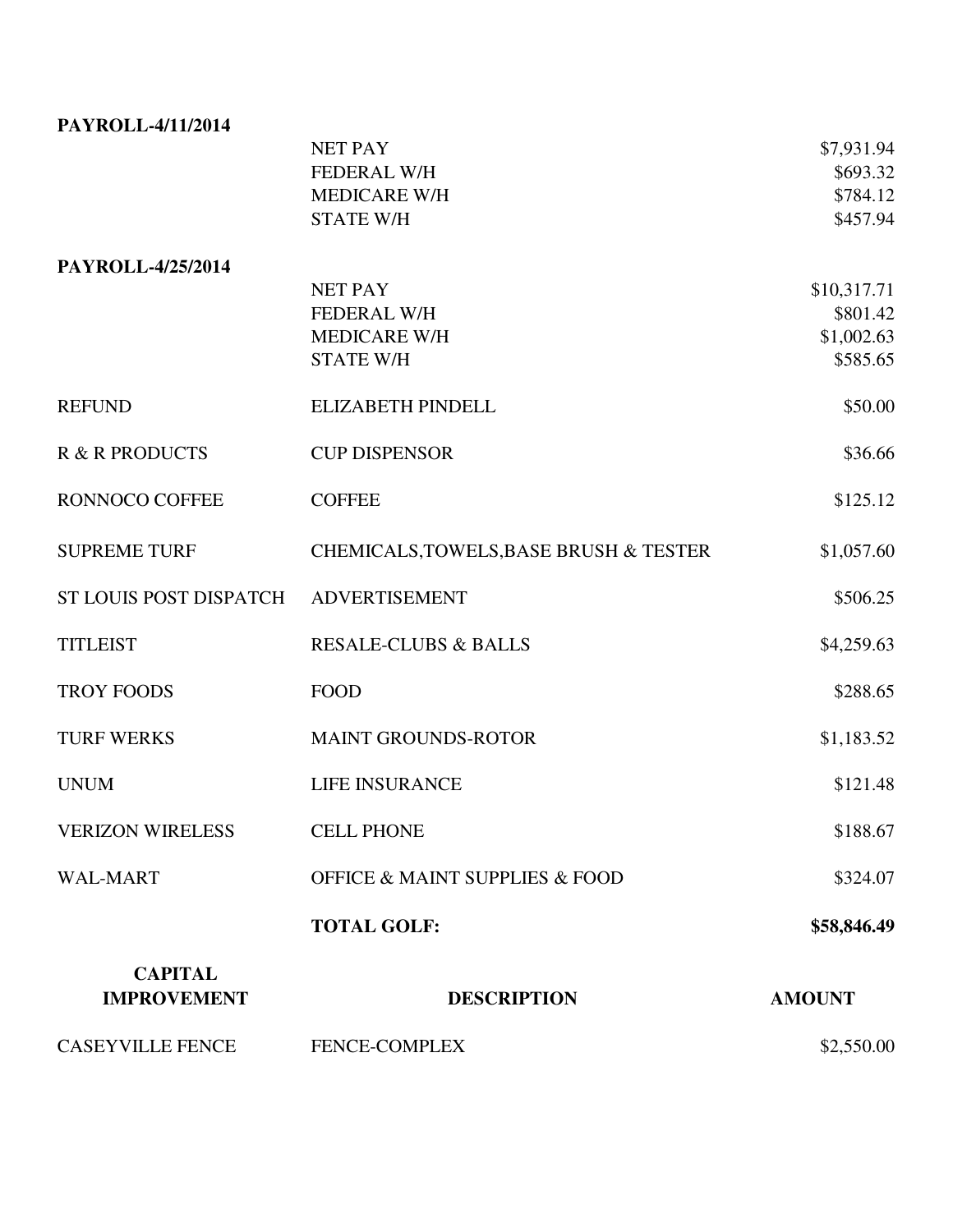| <b>IMRF</b>                                | <b>DESCRIPTION</b>                | <b>AMOUNT</b> |
|--------------------------------------------|-----------------------------------|---------------|
|                                            | <b>TOTAL BOND &amp; INTEREST</b>  | \$213,057.95  |
| <b>EVANS LAW FIRM</b>                      | <b>LEGAL FEES-VCAP</b>            | \$136.50      |
| THE BANK OF NEW YORK                       | <b>INTEREST-07 &amp; 13</b>       | \$212,921.45  |
| <b>BOND &amp; INTEREST</b>                 | <b>DESCRIPTION</b>                | <b>AMOUNT</b> |
|                                            | <b>TOTAL SOC. SECURITY</b>        | \$5,472.32    |
| <b>EFTPS</b>                               | 4/25/2014                         | \$2,862.71    |
| <b>EFTPS</b>                               | 4/11/2014                         | \$2,609.61    |
| <b>SOC. SECURITY</b>                       | <b>DESCRIPTION</b>                | <b>AMOUNT</b> |
|                                            | <b>TOTAL CAPITAL IMPROVEMENT:</b> | \$38,622.60   |
| <b>WARREN SIGN CO</b>                      | <b>SIGN-SPLASH CITY</b>           | \$6,207.50    |
| <b>VERMONT SYSTEMS</b>                     | SOFTWARE INSTALATION              | \$16,073.65   |
| <b>ST CLAIR SERVICE CO</b>                 | <b>TURFACE-COMPLEX</b>            | \$4,296.00    |
| R & P LUMBER                               | <b>GOAT BRIDGE-WILLOUGHBY</b>     | \$1,111.63    |
| KOCHAN & CO                                | <b>SIGN-SPALSH CITY</b>           | \$1,023.79    |
| IN THE SWIM                                | <b>CABANA FURNITURE</b>           | \$960.03      |
| <b>COLLINSVILLE SPORTS</b><br><b>STORE</b> | <b>2 PRO-GAME MOUNDS</b>          | \$6,400.00    |

IMRF-APRIL \$9,315.48

**TOTAL-IMRF** \$9,315.48